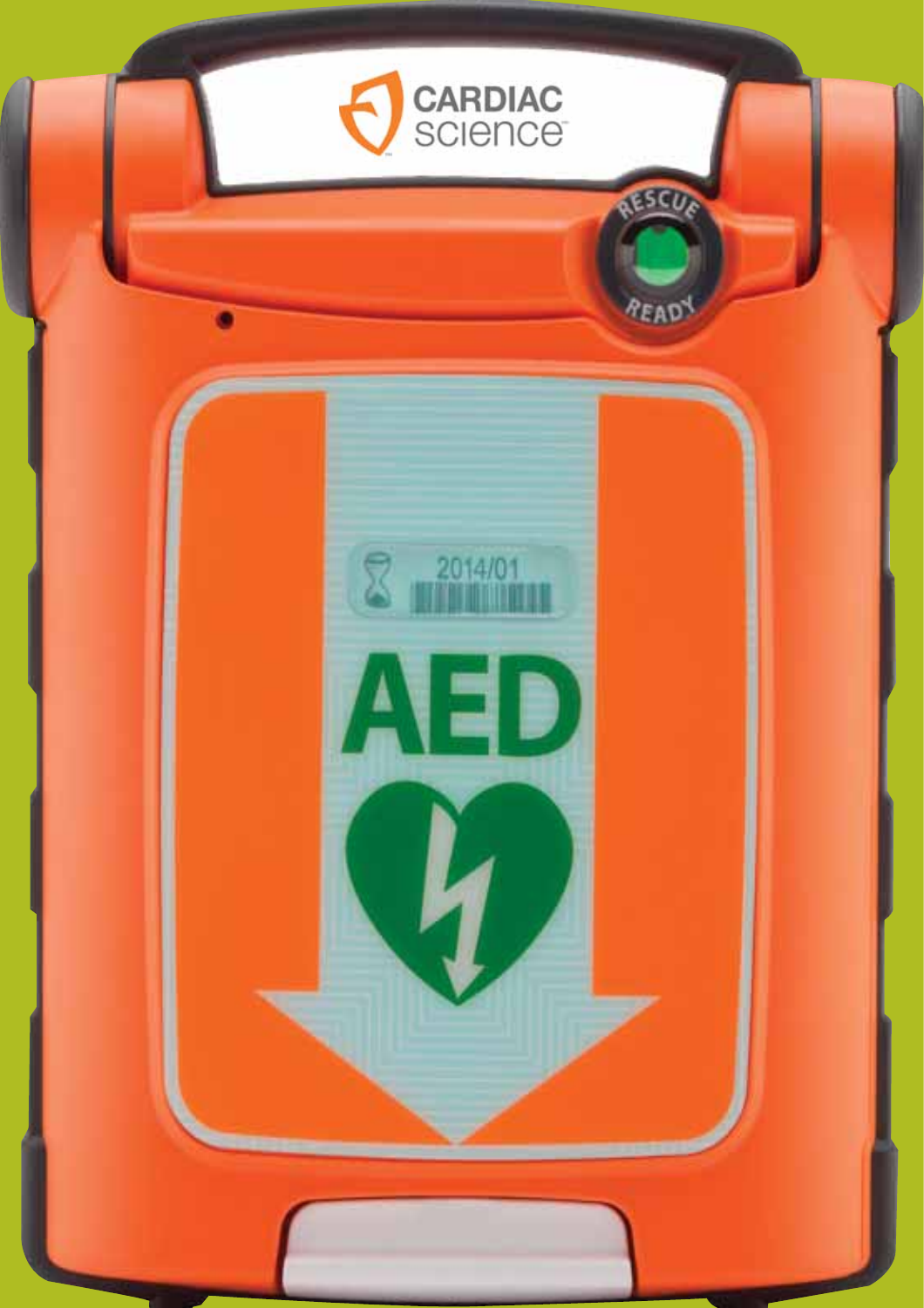# The Powerheart G5 gives you the confidence to act.

The complete AED solution for workplaces, sporting clubs and public places.



## Easy without compromise.

First-time users can successfully perform each critical step of a rescue with the Powerheart G5's real-time CPR feedback, user-paced instruction, intuitive pad design and automatic shock delivery. (Semi-automatic model also available.)

What happens in the first few minutes following a sudden cardiac arrest (SCA) can make the difference between life and death. With more than 40 U.S. patents, the Powerheart® G5 is the first AED that combines variable escalating energy with fast shock times and real-time CPR feedback. Easy, intuitive operation and user-paced prompts enable responders in workplaces and public spaces to act quickly and confidently to give an SCA victim the best chance of a favourable outcome.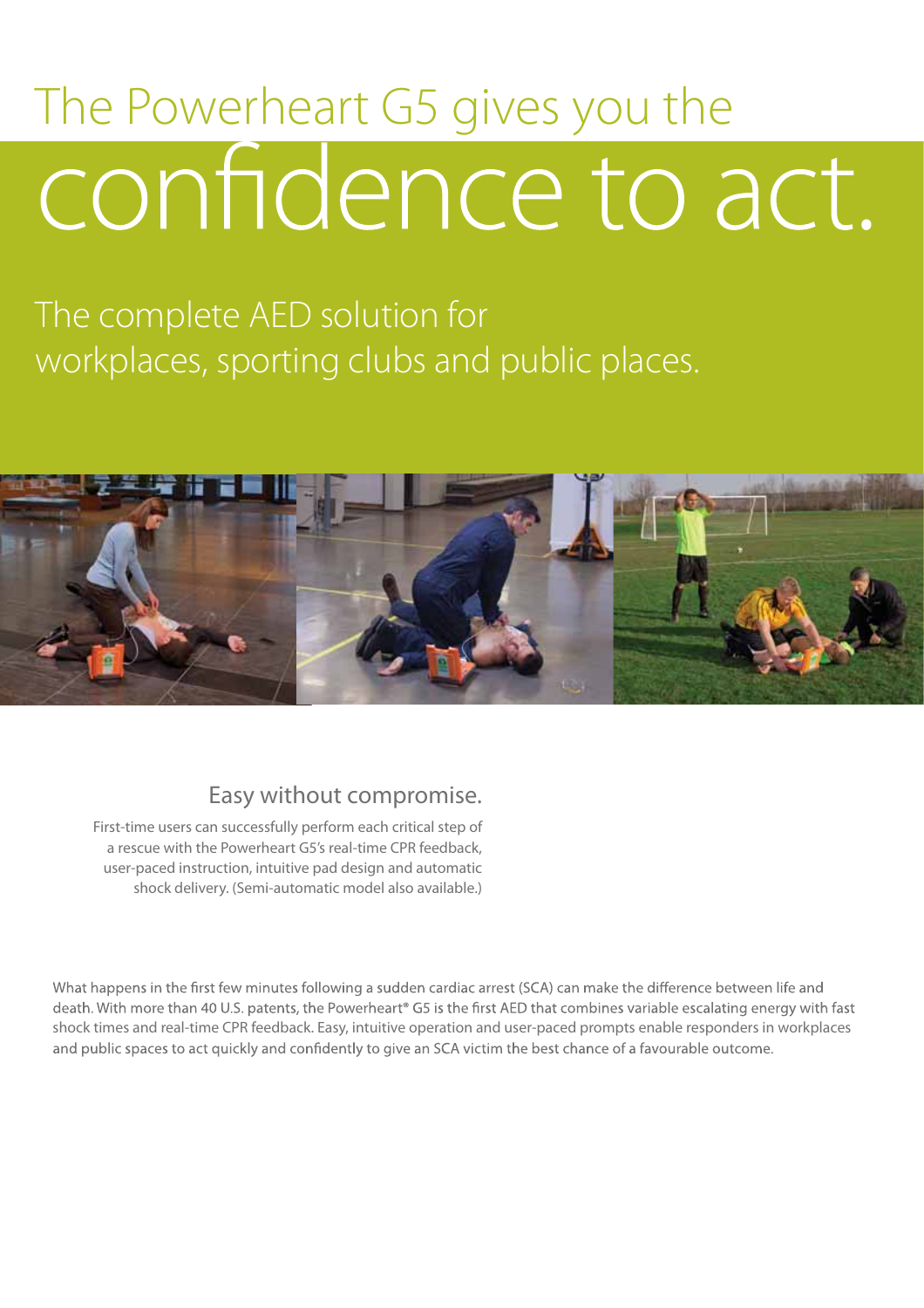## **Key Facts/Statistics:**

- . It is estimated over 20,000 Australians suffer a Sudden Cardiac Arrest (SCA) each year
- Current survival without an AED is between 2 and 5%
- For each minute that passes, the chance of survival is reduced by 10%, therefore only a 10 minute "window of opportunity"
- Average ambulance response times is between 10-12 minutes
- The only guarantee to get there in time is by having an AED on site
- . You cannot inappropriately use a Powerheart G5
- · SCA is not gender or age specific

## Key features of the Powerheart G5:

- 7 year warranty
- 4 year full replacement battery quarantee (5 year shelf life)
- . Daily, weekly and monthly comprehensive automatic self-testing of critical components
- Comprehensive voice and text prompts including detailed CPR prompts (how to perform CPR)
- . Optional CPR Device giving user clear instruction and real-time feedback prompts (how to perform CPR)
- Optional semi automatic or fully automatic (no buttons to press)
- · Interchangeable electrodes/pads (not side specific)
- Customised energy for each patient (95 354 joules)
- 90 minutes of Internal rescue data
- Easy USB data transfer/upload software
- Design tested to military standards and IP55 rating (dust and water)

## Rugged and self-disciplined.

The Powerheart G5 is ready to go when you need it, with a durable design tested to military standards and an IP55 rating for protection from dust and water. The highly visible Rescue Ready® indicator confirms your G5 passed rigorous daily, weekly, and monthly self-tests.

### Incredibly smart.

Rely on the Powerheart G5's advanced technology with customised escalating energy and fast shock times.